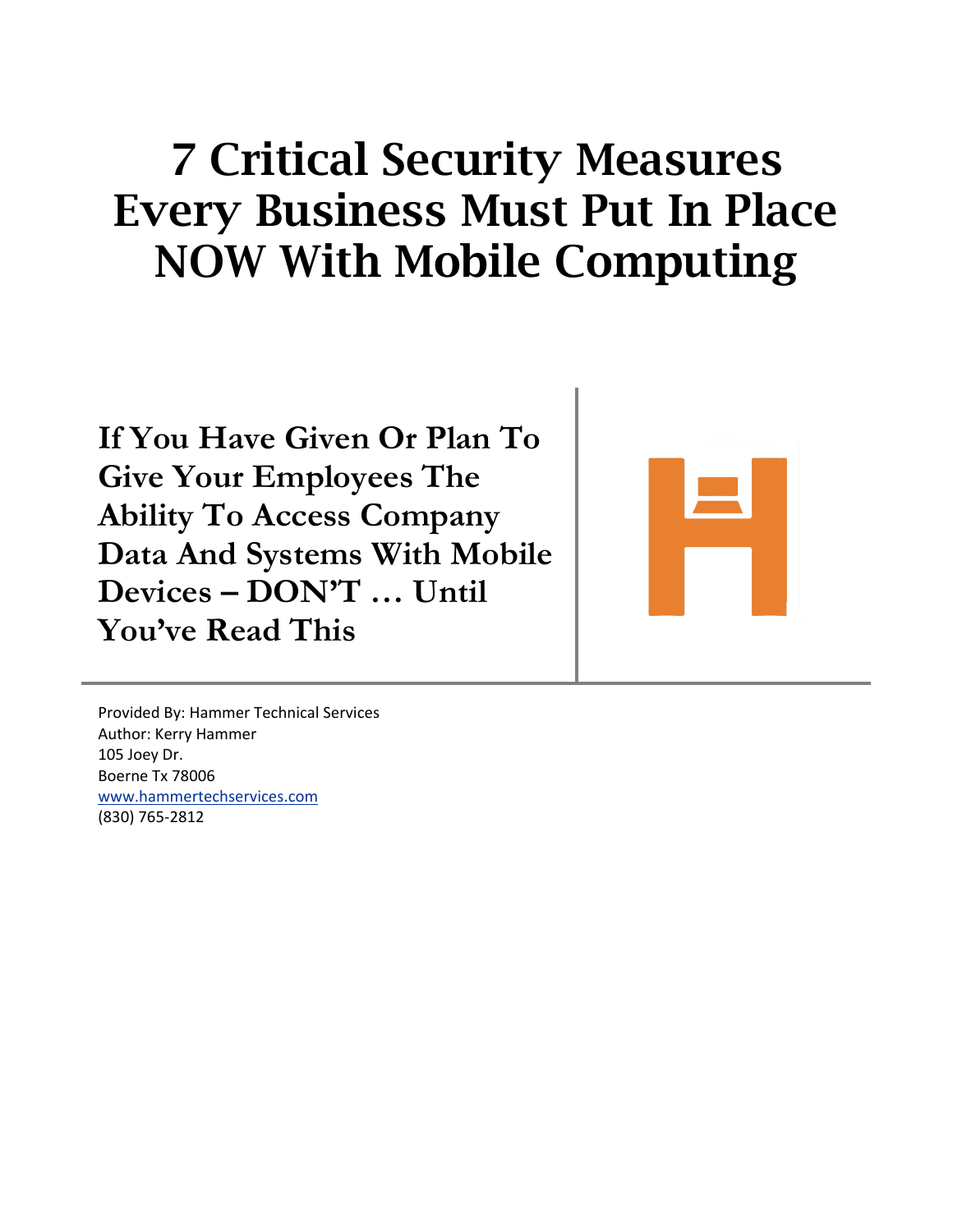

## **Mobile And Cloud Computing: Benefit Or Threat?**

 There's no doubt about it – the Internet and mobile and cloud computing have made our lives easier and our businesses more productive, cost-effective and competitive. But make no mistake about it: the Internet is also a breeding ground for thieves and predators, not to mention an enormous distraction and liability if not used properly. It is causing people to be casual, careless and flat-out stupid about their privacy in an increasingly litigious society where heavy fines and severe reputational damage can occur with one slipup – which is why you cannot be casual or careless about introducing it to your organization. You can't turn on the TV or read a newspaper without learning about the latest online data breach. And mobile devices are easily misplaced and stolen.

 Because of all of this, if you are going to allow employees to use mobile devices – particularly personal mobile devices – to access, store and use company data, then it's critical that you have these 7 security measures in place.

- 1. **Implement a mobile device policy.** This is particularly important if your employees are using their own personal devices to access company e-mail and data. If that employee leaves, are you allowed to erase company data from their phone? If their phone is lost or stolen, are you permitted to remotely wipe the device – which would delete all of that employee's photos, videos, texts, etc. – to ensure YOUR information, or your clients' information, isn't compromised? Further, if the data in your organization is highly sensitive, such as patient records, credit card information, financial information and the like, you may not be legally permitted to allow employees to access it on devices that are not secured, but that doesn't mean an employee might not innocently "take work home." If it's a company-owned device, you need to detail what an employee can and cannot do with that device, including "rooting" or "jailbreaking" the device to circumvent security mechanisms you put in place.
- 2. **Require STRONG passwords and passcodes to lock mobile devices.**  Passwords should be at least 8 characters and contain lowercase and uppercase letters, symbols and at least one number. On a cell phone, requiring a passcode be entered will go a long way in preventing a stolen device from being compromised.
- 3. **Require all mobile devices be encrypted.** Encryption is the most effective way to achieve data security. To read an encrypted file, you must have access to a secret key or password that unlocks (decrypts) the data.